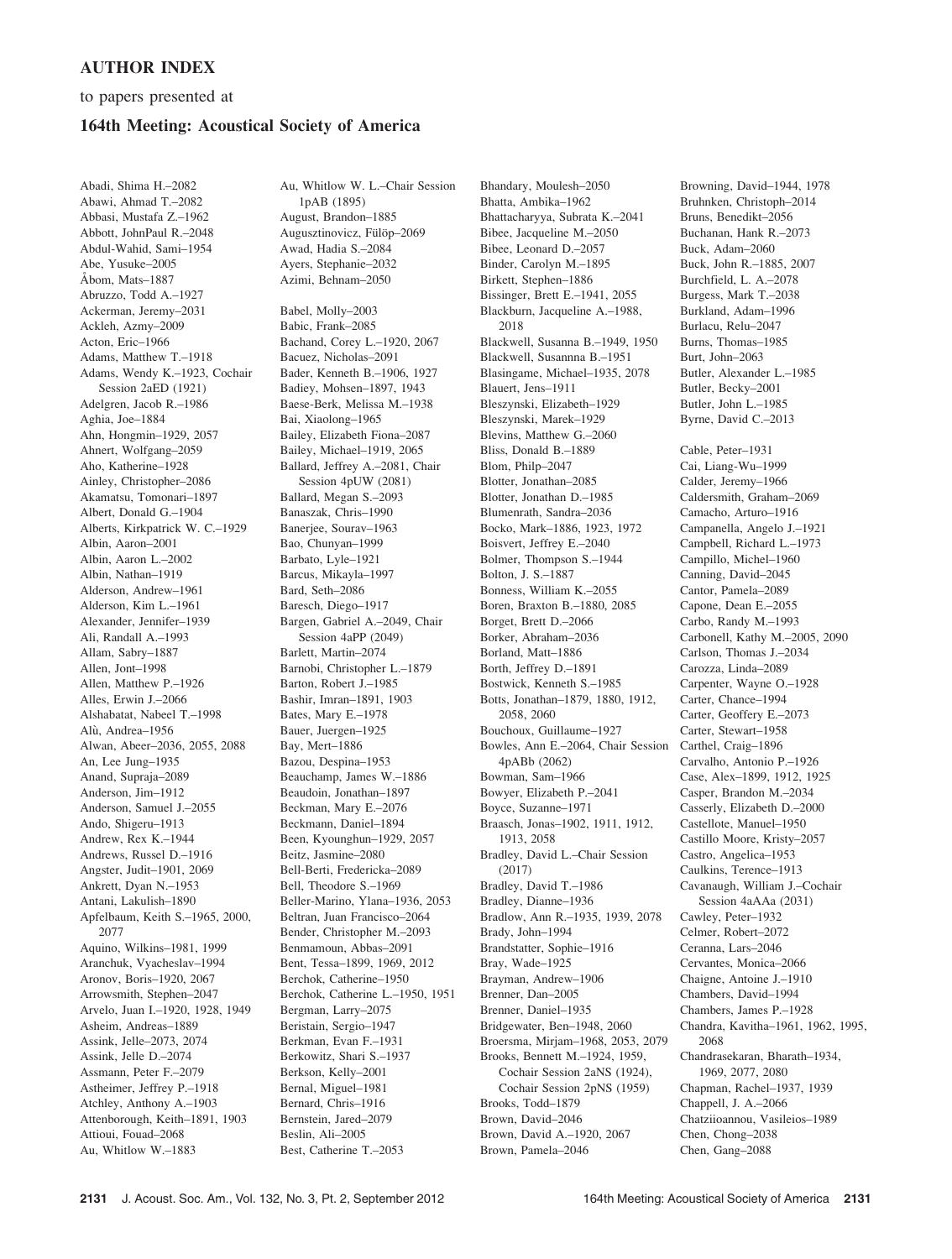Chen, Hegang–2087, 2090 Chen, Hong–1906 Chen, Hsin-Chang–1966 Chen, Jian–1955, 1965 Chen, Jiangang–1983 Chen, Jyh-Horng–1971 Chenausky, Karen–1971 Cheng, Lei–1893 Cheng, Li–1887, 1888, 1933, Cochair Session 1aNS (1887) Chery, Armand–2068 Chin, Cara Sze-Hui–1953 Chiu, Ching Sang–1914 Chiu, Ching-Sang–2057, Chair Session 4aUW (2056) Cho, Taehong–1968 Choi, Jiyoun–2079 Cholewiak, Danielle M.–2009 Chong, Alvin Y.–1891 Chotiros, Nicholas–2092 Chotiros, Nicholas P.–1944 Choy, Yatsze–1888 Christakou, Athanasia–1954 Christensen, Benjamin Y.–1985 Christoffersen, Mads F.–1949 Chu, Dezhang–1882, Cochair Session 1aAO (1881), Cochair Session 1pAO (1897) Chunchuzov, Igor–2073 Church, Charles C.–1906 Chusid, Michael–2032 Ciloglu, Tolga–1972 Cin, Joseph–1971 Cipolla, Jeffrey–2040 Ciufo, Michael J.–1985 Clapham, Phillip J.–1950, 1951 Clapp, Samuel–1912, 1913, 2058 Clapp, Samuel W.–1912 Clark, Cathy A.–1943 Clark, Cathy Ann–1931 Clark, Chris–2074 Clark, Christopher–2009 Clark, Grace A.–1970, Cochair Session 2pSPa (1970) Clavier, Odile H.–2014 Clément, Eric-1953 Clement, Gregory T.–1918, 1927 Cleveland, Robin O.–1918 Coffeen, Bob–1948 Coffeen, Robert C.–1879, 1922, Cochair Session 1pAA (1894) Collins, Curtis A.–1914 Collins, Leslie M.–2050 Collis, Jon M.–1942, 1973, 1974 Colosi, John–1914 Colosi, John A.–1943, 1944, 1980 Comboni, Daniel J.–1956 Conant, David–2058 Conetta, Robert–2045 Connine, Cynthia M.–1969, 2052 Connolly, Daniel–2045 Copley, Nancy J.–1882, 1915 Coraluppi, Stefano–1896 Corbett, D. Reide–1915 Costa, Daniel P.–2009 Costley, Daniel R.–Cochair Session 4pEA (2067), Cochair Session 4pSA (2075) Cottingham, James P.–1990, 2070, Chair Session 1eID (1910), Chair Dillion, Kevin–2074

Session 4aMUa (2042), Chair Session 4aMUb (2044) Cottrell, James R.–2073 Coughlin, Caitlin E.–1939 Counter, Douglas–1991 Cox, Ben T.–1917 Cox, Casey–1969 Cox, Henry–1931 Cox, Trevor J.–2045 Crance, Jessica L.–1950 Crocker, Steven E.–2057 Croll, Don–2036 Crouse, Mary–2046 Croxford, Anthony–1964 Crukley, Jeff–2045 Crum, Lawrence–1919 Crum, Lawrence A.–1907, Cochair Session 1pPA (1906) Cui, Huizhong–2038 Culver, Lee R.–2039, 2054, 2055, Cochair Session 2pSPa (1970) Culver, R. L.–1900, 1941, 2039 Cunningham, Kane A.–2009 Curtis, Bradley J.–2066 Cutler, Anne–1967 Dahl, Peter H.–1985, 2033, 2034, 2061, 2092 Dalecki, Diane–1907, 1952, 2066 Dall'Osto, David R.–1985, 2092 Daly, David M.–2051

Daly, Jenna M.–1989 Danesh, Sheida–2054 Daniels, Aislinn R.–1987 Davis, Matthew J.–2049, 2050 Dawber, Emily J.–2080 Dawson, Katherine M.–2053 Dean, Arika B.–1936 Deane, Grant–2093 DeBitetto, Paul–2067 DeFerrari, Harry–1974 DeFerrari, Harry A.–1895 Dehner, Rick–2086 de Jong, Kenneth J.–2001 Dektas, Caroline–1905 Delaney, David–2063, Chair Session 4aABb (2035) Delarue, Julien–1948, 1950, 1951 DeLong, Caroline M.–1987 Demasi, Rita–2002 Demi, Libertario–1917, 1918 Demolin, Didier–2002 Demuth, Katherine–2000 Denes, Samuel L.–2064, Cochair Session 1pID (1898) Denis, Max–1961, 1995 Dent, Micheal L.–1978 Deonarine, Justin M.–2080 Desmond, Jill M.–2050 Dettmer, Jan–2093 Deutsch, Diana–1886 Dias, Ricardo C.–1926 Diaz, Manuel–1981 Dick, Michael J.–1989 Dieckman, Eric A.–1971, Cochair Session 1pID (1898) Diedesch, Anna C.–2050 Diehl, Randy L.–2051 Dietz, Anthony J.–2014 Dilley, Laura C.–1968

Ding, Cindy–2087 Dixson, Rogers–1947 Dmitrieva, Olga–1937, 1939 Dobbins, Peter F.–1884 Dockrell, Julie E.–2045 Doggett, Felicia–1947, 2059 Doherty, John F.–1884 Dolder, Craig N.–1929 Dolly, Claire E.–2003 Dong, David W.–1892 D'Onofrio, Annette–1966, 1968 Dontsov, Egor–1919, 1982 Dooley, Kevin–1886 Dooling, Robert–2036 Dorman, LeRoy M.–2057 Dosso, Stan E.–2093 Dostal, Jack–1958, Chair Session 2pED (1957) Doust, Barry–1884 Dowling, David R.–1909, 1943, 1956, 1986, 2082 Doyle, Timothy E.–2066 Doyley, Marvin M.–2037 Du, Hualong–1929 Du, Pengyu–2015 Duan, Wenbo–1994 Duda, Timothy F.–1944, 1973, Chair Fleury, Romain–1956 Session 2pUW (1972) Dudley, Christopher–1909 Duennebier, Fred–1914 Duman, Tolga M.–1970 Durvasula, Karthik–2002 Dushaw, Brian D.–1914, 1916 Dutta, Indranil–2001 Dziak, Robert P-1950 Dzieciuch, Matthew A.–1944 Eastland, Grant C.–1908

Edwards, Jan–2001, 2076 Egorov, Vladimir–1983 Ehrenberg, John–1881 Ekimov, Alexander–2042 Ekström, Simon-1954 Elhilali, Mounya–1997 Elko, Gary W.–1912, 1984 Elmer, Karl-Heinz–2056 Enenstein, Greg–1978 Engvall, Klas–1928 Entz, Stephanie–2090 Erickson, Donna–2005 Ermann, Michael–2072 Ernestus, Mirjam–1935 Espana, Aubrey L.–1909 Espy-Wilson, Carol Y.–2088, 2089 Esquivel-Sirvent, Raul–1995 Etchenique, Nikki–1885 Evanini, Keelan–1936 Evans, Thomas E.–1897 Everbach, E. C.–1907 Evers, Läslo-2047 Ezekoye, Ofodike A.–1962

Faber, Benjamin–1977 Fackler, Cameron–1880 Fahnline, John B.–1892 Faller, Kenneth J.–1956 Farag, Hania H.–2084 Farrar, Charles–1964 Farrell, Dara M.–2061 Farris-Trimble, Ashley–1966 Fateh, Mahmood–1961

Fatemi, Mostafa–1982 Fazenda, Bruno–1956 Feistel, Stefan–2059 Feit, David–1930 Fels, Janina–1912 Ferguson, Sarah H.–2003 Ferreira Netto, Waldemar–2004 Feth, Lawrence L.–2050 Feuillade, Christopher–1881, 1882 Fialkowski, Joseph M.–1941 Fialkowski, Laurie T.–2054 Fiebig, André-1924 Figurella, Neil–2086 Finan, Donald S.–1905 Fincke, Jonathan R.–1882, 1915 Finette, Steven–1942 Finley, Greg–2080 Finley, Gregory–2080 Finneran, James J.–1884 Fiorentino, Robert–1935 Firesheets, Nathan–1903 Fischell, Erin M.–1909 Flad, Ashley–1996 Flamme, Gregory A.–1905 Fleischmann, Ragnar–2042 Fletcher, Neville H.–2071 Fogarty, Kevin–2086 Fogerty, Daniel–1967 Foudhaili, Hatem–2014 Fox, Michael J.–2091 Fox, Robert A.–2002 Fraizer, William G.–2073 Francis, Alexander L.–1937, 1939 Frank, Scott D.–1973, 1974 Franzoni, Linda P.–1889 Frazier, Garth–2074 Frazier, William G.–2048 Frazier, William Garth–2047 Fredebohm, Anneke–2042 Frederickson, Carl–1986 Fregosi, Selene–2009 French, Mark–1990 Frietag, Lee F.–1973 Fristrup, Kurt–2036, 2065 Fristrup, Kurt M.–1926, 2035 Frouin, Heloise–1951 Fu, Maojing–2091 Furst, Miriam–1997

Gabrielson, Thomas B.–2048 Gade, Svend–1984 Gallagher, Caitlin R.–2090 Gallagher, Hilary L.–2013, 2014, Cochair Session 3pNS (2013) Galle, Marcus E.–1966 Galvagni, Andrea–1932 Ganeku, Marissa–1969 Garcia, Armando–1962 Gardner, Michael D.–2075 Garellek, Mark–2088 Garland, Ellen C.–1950 Garrett, Steven L.–1900, 1993, 1994 Garrison, Lance–2009 Garvin, Kelley A.–1952 Gattermann, Jörg-2056 Gatto, Angela–2063 Gauss, Roger C.–1941 Gedamke, Jason–2034 Gee, Kent L.–1891, 1922, 1923, 1985, 1991, 1992, 1993, 1995,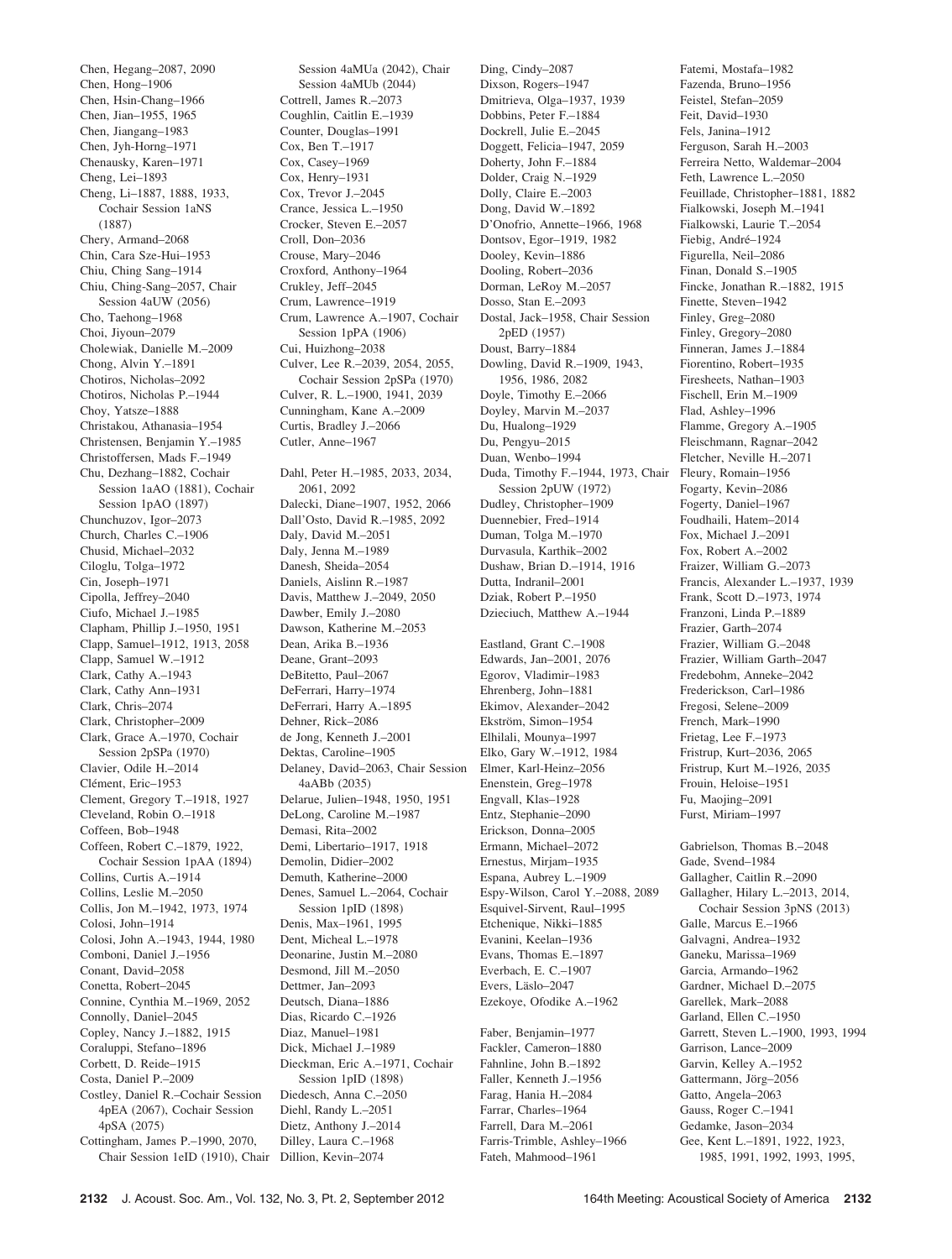2075, Cochair Session 3aNS (1991) Geisel, Theo–2042 Gendron, Paul J.–1942, Chair Session 2aSP (1940) Genuit, Klaus–1924, Cochair Session Haan, Christina–1901 2aNS (1924) George, Jasmine M.–2001 Gerard, Odile–1896 Gerber, Lynn H.–1983 Germain, Pierre–1948 Gerratt, Bruce R.–2088 Gerstoft, Peter–2007, 2093, 2094 Ghoshal, Goutam–1982, Cochair Session 2aPA (1927), Cochair Session 2pPA (1960) Ghoul, Asila–1949, 2008 Giacomoni, Clothilde–2072 Gibson, Murray J.–1989 Gideonse, Hendrik D.–2084 Giegold, Carl–2059 Gilbert, Keith–1971 Gilbert, Rachael C.–2077 Gillette, John–2036 Ginsberg, Jerry H.–1955, Chair Session 2pEA (1955) Giraud, David S.–1918 Gisolf, Andries–2066 Gladden, Josh R.–1929, Chair Session 3aPA (1993) Glanville, Rosemary E.–2032 Glean, Aldo A.–1893, 2075 Glynne-Jones, Peter–1953 Gobet, Fernand–2002 Godbold, Gerald–2073 Goddard, Gregory R.–1952 Godin, Oleg A.–1909, 2047 Golden, Matthew V.–1977, Cochair Session 3aAA (1977) Goldhahn, Ryan–1896 Goldhor, Richard–1971 Goldman, Geoffrey H.–2055 Goldstein, Rutherford–2053, 2076 Gong, Zheng–2083 Gonzalez, Ana–1935 Goodwiller, Bradley T.–1928 Gordon, Amber–1935 Gorhum, Justin–2074 Goshorn, Edward L.–2049, 2077 Goudbeek, Martijn–2079 Graham, Elizabeth C.–2000 Grassia, Stephanie L.–1950 Gray, Matt–2074 Greenberg, Alan–1964 Greene, Charles R.–1949, 1950, 1951 Greenleaf, James–1981 Greenleaf, James F.–1982 Gregan, Melanie–2077 Griesinger, David H.–1911, Cochair Session 2aAA (1911) Grill, Wolfgang–1963, Cochair Session 2aSAb (1932) Grosh, Karl–1893, 1998 Grover, Matthew A.–2066 Grubb, Teryl–2063 Gulsrud, Timothy E.–2060, Cochair Session 4pAA (2058) Guo, Longxiang–2015 Guo, Xiaoyu–2015 Gupta, Prahlad–2077

Guthrie, Anne–1913, 2058 Gutmark, Ephraim–2088 Guyader, Jean-Louis–1887 Guzina, Bojan–1919, 1982

Haberman, Michael R.–1956, 1961 Haberman, Robert–1930 Hagmayer, York–2042 Hague, David A.–1885 Hald, Jørgen–1984 Hall, Hubert S.–2075 Hall, John–2050 Hall, Robert G.–1959 Halvorsen, Michele B.–2034 Hambric, Stephen A.–1892, 1998 Hamilton, Mark F.–1919, 1954, 1982, 2039, 2061 Hamilton, Sarah M.–1971 Hammarström, Björn-1954 Han, Min Kyung–1969 Han, Xiao–2015 Hanafi, Mohamed A.–2084 Hannah, Beverly–2080 Hannay, David–1948, 1950, 1951 Hansen, Uwe J.–2070, Chair Session 1pMU (1901) Harker, Blaine M.–1993 Harnsberger, James–2089 Harris, David–2073 Harrison, John D.–1972 Hart, Carl–1904 Hart, Darren M.–2048 Hartmann, William–1922 Hasegawa-Johnson, Mark–2089 Hastings, Mardi C.–2034, 2061, 2062, Cochair Session 3aEDb (1986), Cochair Session 4aABa (2033), Cochair Session 4pABa (2061) Hatsidimitris, George–2011 Hawkins, Timothy–2074 Haworth, Kevin J.–2037, 2038, Chair Session 3pBA (2010) Hay, Todd A.–1919, 2061 Hayek, Sabih I.–2040 Hayes, Sean A.–2009 Hayward, Chris–2047 Hayward, Thomas J.–1943, 2055 He, Zhiguang–2058 Headlam, Dave–1886, 1923, 1972 Heaney, Kevin D.–1973 Heard, Garry J.–2054 Heberle, Amanda L.–1987 Hefner, Brian T.–1908, 2092 Hegewisch, Katherine C.–2006 Heinz, Michael–1899 Helffrich, Jerome–1972 Helguera, María–2066 Henderson, Wesley–2060 Hendrickson, Charles–1901 Hennig, Holger–2042 Herd, Maria-Teresa–1987 Herd, Wendy–1935, Chair Session 2aSC (1934) Hesford, Andrew J.–1918 Hewage, Trishian A. M.–1961 Hickling, Robert J.–1984, Cochair Session 3aEA (1984) Hicks, Ashley J.–1987 Hildebrand, John A.–1916

Hill, Martyn–1953 Hinders, Mark–1971 Hines, Paul C.–1895 Hiryu, Shizuko–1883 Hoang, Kathleen–1956 Hobbs, Chris–2064 Hobbs, Christopher M.–1992 Hocking, Denise C.–1907, 1952, 2066 Hodgkiss, William–1941, 2093 Hodgkiss, William S.–2007, 2094 Hoekje, Peter L.–1957 Hoerig, Cameron L.–2038 Hoffmann-Kuhnt, Matthias–1883 Hoffmann, Maureen–1967 Hoglund, Evelyn M.–2050 Holland, Christy K.–1901, 1906, 1927, 2037, 2038, 2065 Holt, Lori L.–1967, 2053 Holt, R. G.–1916, 2009 Hong, Hyun–1905 Hong, Jooyoung–1926, 2061 Hong, Ming–1933 Hook, Daniel T.–1961 Hooper, Stacie–2062 Hoover, Anthony K.–1958 Horne, John K.–1882, Cochair Session 1aAO (1881), Cochair Session 1pAO (1897) Hornecker, Alex–2072 Horning, Markus–2009 Horoshenkov, Kirill–1994 Hosakere Shivaswamy, Samarth– 1886, 1923, 1972 Hou, Gary Y.–1983 Houston, Janice–1991, 1992 Howe, Bruce M.–1914, 1944 Hoyos, Mauricio–1953 Hu, Hongbing–1968, 2092 Hu, Ping–1961 Hu, Yi–2050 Huang, Becky–1936 Huang, Bin–2037 Huang, Dehua–1921 Huang, Hui-Ting–2003 Huang, Shaoling–2037 Huang, Tony J.–1952 Huang, Xiaopeng–1942, 2015, 2016 Huang, Yuexi–1927 Huang, Zhi-gang–2094 Hubbard, Daniel J.–2079 Huber, Thomas M.–1901 Huckstadt, Luis–2009 Hudson, Ralph E.–2055 Hull, Andrew J.–2041, Chair Session Judge, John A.–1893, 2075 4aEA (2040) Hung, Jessica–2079 Hunter, Eric J.–2087 Hursky, Paul–1941 Huston, Davin–1990 Hwang, Inhwan–1926 Hwang, Yonghwan–2068 Hynynen, Kullervo–1927 Hyun, JungMoon–1938 Ilinskii, Yurii A.–1919, 1954, 1982, 2039, 2061 Imaizumi, Tomohito–1897 Imani Jajarmi, Ramin–1928 Ioup, George–2009

Ioup, George E.–2056

Ioup, Juliette–2009 Ioup, Juliette W.–2056 Irwin, Julia R.–2053 Isakson, Marcia–2093 Isakson, Marcia J.–1900, 1944, 2092, 2093, Cochair Session 3eED (2018) Ishii, Tatsuya–1992 Ishii, Yutaka–1992 Ito, Kikuyo–1938 Ito, Masanori–1897 Ivakin, Anatoliy N.–2092 Jacewicz, Ewa–2002 Jackson, Darrell R.–2092 Jacobs, Eva–2063 James, Adrian–2045 James, Kevin R.–1943 James, Michael M.–1891, 1991, 1992, 1993 Jan, Sen–1974 Jang, Hyung Suk–2061, 2084 Jaramillo, Ana M.–2072 Jaros, Jiri–1917 Jaroszewicz, Thomas–1929 Je, Yub–2068 Jech, Michael J.–1898, Cochair Session 1aAO (1881), Cochair Session 1pAO (1897) Jeon, Jae Jin–1955 Jeon, Jin Yong–1926, 2061, 2084 Jerome, Trevor W.–1992 Jerram, Kevin–1897 Jesteadt, Walt–1996 Jia, Kun–1955 Jian, Hua-Li–2079 Jiang, Wei–2075 Jiang, Yue–1969 Jin, Su-Hyun–1987 Jing, Xiaodong–1888 Jing, Yun–1918 Joe, Herbert–1971 Johnson, Keith–2052, 2080 Jones, Aaron L.–2035 Jones, Douglas L.–2035 Jones, Ryan–1927 Jonghye, Woo–2089 Jongman, Allard–1936, 1966, Cochair Session 4aSC (2051) Joseph, John E.–1914, 2057 Joshi, Sumedh–2093 Joshi, Suyash N.–1996 Joyce, Damon–2035 Ju, Bingfeng–1965 Kaan, Edith–2004 Kaduchak, Gregory–1952 Kaewtip, Kantapon–2036 Kakadelis, Stephanie–2053 Kakehi, Kazuhiko–2090 Kalkan-Savoy, Ayse–2066 Kallas, Kayo–1894 Kallay, Jeffrey–1938 Kang, Jian–1959, Cochair Session 2pNS (1959) Kang, Shinae–2080 Kangatharan, Jayanthiny–2002 Kapnoula, Efthymia C.–2077 Kardous, Chucri A.–2084

Kargl, Steven G.–1909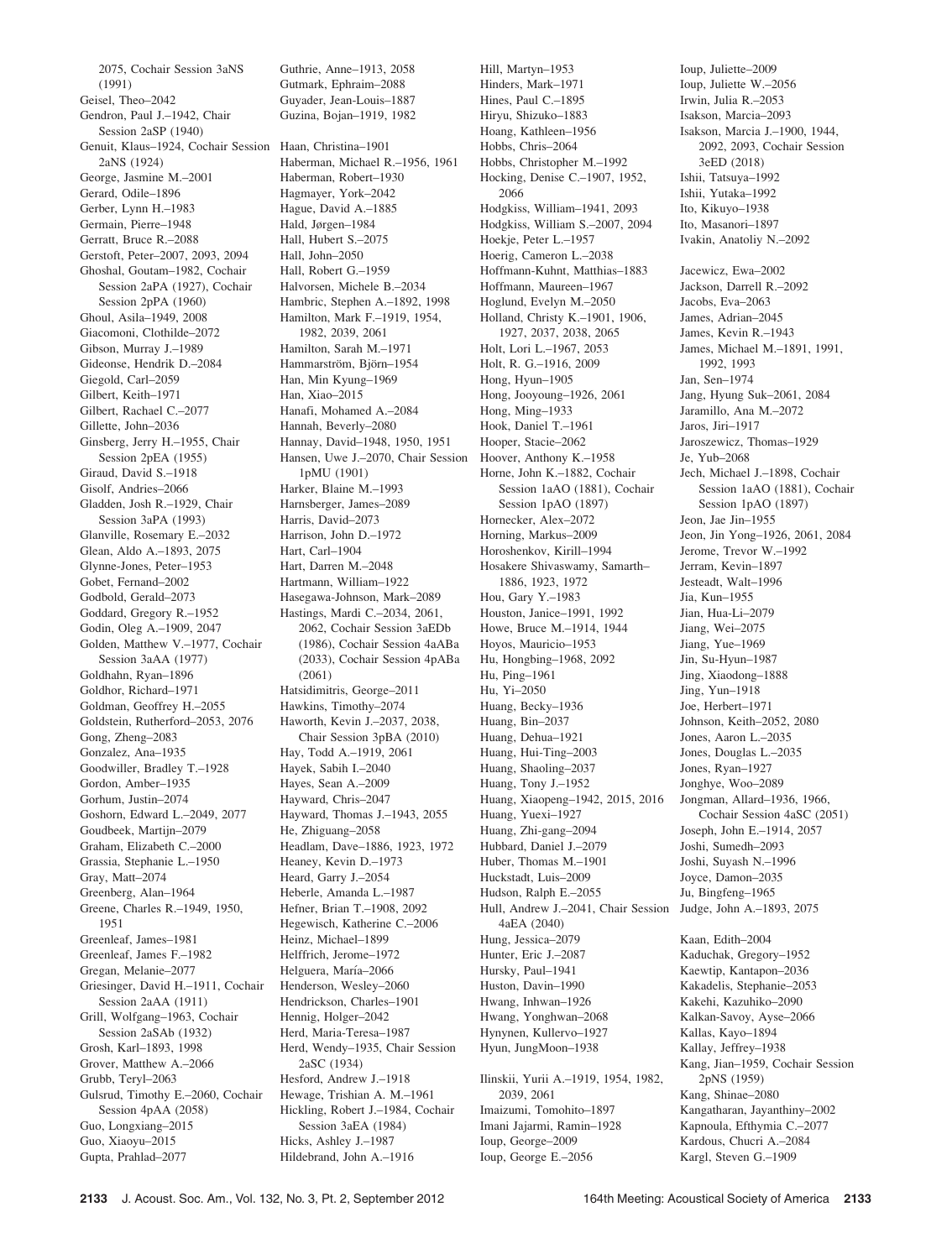Karunakaran, Chandra–1982 Kastely, Christina–2062 Katare, Bhagyashree–2077 Katiyar, Amit–2037 Katsnelson, Boris–1943 Katsnelson, Boris G.–1897 Katz, Shannon–2087 Kausel, Wilfried–1957, 1989 Kawase, Saya–1939, 2080 Kazemirad, Siavash–1983 Ke, Guoyi–1890 Kemball, Jeremy–2036 Kemmerer, Jeremy P.–1982 Kennedy, Jermaine–1909 Kenny, Jeremy R.–1992, Cochair Session 3aNS (1991) Kenny, Robert J.–1992 Keolian, Robert M-1994 Khan, Sameer ud Dowla–2076 Khismatullin, Damir–2038 Khokhlova, Vera–1919 Khosla, Sid–2088 Kidd, Gary R.–1934 Kidder, Ian J.–2087 Kim, Heejin–2089 Kim, Ho Jun–2084 Kim, Jangwon–2090 Kim, Katherine H.–1949, 1950, 1951 Lanza di Scalea, Francesco–1933 Kim, Midam–1939 Kim, Mi-Ryoung–1938 Kim, Sahyang–1968 Kim, Wan-Gu–1965 Kim, Wonho–2068 Kim, Yunjung–2005 Kime, Nicole M.–1979 King, Ed–1935 Kinnick, Randall–1982 Kirby, Ray–1964, 1994 Kirkham, Joe–2004 Kirsteins, Ivars–2082 Kittleson, Megan–2051 Klatt, Timothy D.–1961 Klein, Johannes–1912 Klein, Michelle–1979 Kleinert, Daniel E.–2073 Klinck, Holger–1898, 1950, 2009 Klinck, Karolin–1950 Kluender, Keith–1967, 1997, 2050 Kluender, Keith R.–1969 Klyn, Nial–2049 Knight, Keith–1905 Knowles, Jeffrey M.–1883, 2063 Koch, Robert M.–1930, Cochair Session 4pEA (2067), Cochair Session 4pSA (2075) Koenig, Laura L.–2091 Koerner, Tess–2077 Koerner, Tess K.–2049 Koester, Lucas W.–1961 Komoda, Motoo–1894 Konofagou, Elisa–1983 Kopechek, Jonathan A.–2037 Korfhagen, Joseph J.–1927, 2065 Korman, Murray S.–1987, 1988, 2018 Kossan, George–2036, 2055 Kotter, Dale K.–1993 Kovacik, Marek–1977 Krahforst, Cecilia S.–1915, 2064 Krakauer, Alan H.–2063 Kraybill, Jan–1902

Kreiman, Jody–2088 Kreiman, Jody E.–2088, Chair Session 5aSC (2087) Kreutzer, Michel–2070 Krishnamurthy, Rohan–2043 Krylov, Victor V.–2041 Kube, Christopher M.–1961, 1962 Kuhn, Christian–2056 Kuhnle, Roger A.–1928 Kulichkov, Sergey–2073 Kundu, Tribikram–1963, Cochair Session 2aSAb (1932) Kuperman, W. A.–2057 Kuperman, William–1941 Küsel, Elizabeth T.-1896, 2010 LaCross, Amy–2087 Lahiri, Aditi–2052 Lai, Yuwen–1968, 2003, Chair Session 2pSC (1965) Lammers, Marc O.–1950, 1951 Lammert, Adam–2090 Lamour, Elizabeth–1913 Landes, Matthieu–2046 Lani, Shane W.–1941 Lankford, James E.–1905 Large, Edward W.–2043 Lau, Bonnie–1996 Lau, Siu-Kit–1904, 1905, Cochair Session 1pNS (1903) Lau, Siu-Kit K.–2072 Laugier, Pascal–1928 Laurell, Thomas–1954 Lavery, Andone C.–1882, 1915 Laws, Nathan D.–2034 Lawson, Gareth L.–1882, 1915 Layman, Christopher N.–2012 Le Pichon, Alexis–2046 Lee, Abraham–1953 Lee, Chao-Yang–1886 Lee, Dong Joo–1955 Lee, Goun–1966 Lee, Haksue–2068 Lee, Hunki–1929, 2057 Lee, Hyeonseok–1934 Lee, Hyunjung–1966, 1968 Lee, Jae-Wan–1955 Lee, Jimin–2003 Lee, Jongkil–2075 Lee, Kevin M.–2039, 2056, 2062 Lee, Kwang–1909 Lee, Kyounghee–2078 Lee, Wu-Jung–1882 Legge, Katherine A.–2069 Leishman, Timothy W.–2085 Lekich, Allison–1886 Leong, Tzi Ming–1883 Lepper, Paul A.–2033 Lerdpaisalwong, Siriporn–1937 Lesser, Ari M.–2072 Lester, Rosemary–2090 Levine, Ross M.–1933 Levy, Tsukassa–1913 Lewitz, Joel A.–Cochair Session 2pAA (1947) Li, Guangyan–2065 Li, Jia–1961 Li, Jianlong–2058 Li, Kai M.–1904

Kreider, Wayne–1919

Li, Kai Ming–1904, Cochair Session Makashay, Matthew J.–2077 1pNS (1903) Li, Minzong–2075 Li, Vanessa–1911 Li, Wen L.–2067 Li, Xiaofan–1955 Li, Yizeng–1893 Liang, Zhi-Pei–2091 Light-Marquez, Abraham–1964 Lin, Chiao-Ying–1971 Lin, Lin–1964 Lin, Mengxi–1939 Lin, Ming C.–1890 Lin, Sz-Chin S.–1952 Lin, Tao–2055, 2094 Lin, Ying-Tsong–1944, 1973, 1974 Lindsay, Ken–2042 Liss, Julie–2050 Liu, Chang–1987 Liu, Hanjun–2090 Liu, Jiang–1936, 2004 Liu, Priscilla Z.–1967 Liu, Yunbo–2038 Llanos, Fernando–1937, 1939 Llusia, Diego–2064 Lobo, Tiago P.–1994 Lokki, Tapio–1913, 2059 Lokshin, Benjamin–1966 Lolley, Erin–1996 Lomotey, Charlotte F.–1938 London, Justin–2043 Long, Jim–1948 Longair, Malcolm–1880 Lonzaga, Joel–2074 Lonzaga, Joel B.–2074 Lorenz, Ralph–1928 Lotto, Andrew J.–1967, 2005, 2051, 2090 Lourenco, Felipe–1974 LoVerde, John–1892 Lowe, Michael J.–1932, Cochair Session 2pSA (1963) Lu, Huancai–2075 Lu, Shuang–2004 Lubman, David–2044, Chair Session 4pNS (2071), Cochair Session 4aAAa (2031), Cochair Session 4aNS (2044) Lucas, Carmen E.–2054 Lucifredi, Federico–2040 Lucifredi, Irena–2040 Luczkovich, Joseph J.–1915, 2064 Lukac, Martin–2036 Lukas, Roger–1914 Lulich, Steven M.–2078 Luo, Qian–2002 Luque, Jenna S.–2078 Lynch, Emma–2035, 2062 Lynch, James F.–1944, 1974 Lyon, Richard H.–1932 Mace, Connor–1916 Macrander, Michael–1951 Macrander, Michael A.–1949, 1950 Madaras, Gary–2032 Madden, Laura E.–1915 Maddox, W. Todd–1934, 2077 Maestas, Joseph T.–1942 Magin, Richard L.–1981

Mahajan, Aditya D.–1987 Maher, Robert C.–1958

Mallik, Sanku–2037 Mallouk, Thomas–1953 Malphurs, David–1909 Maltsev, Nikolai–1972 Mann, David A.–2009 Mann, Justin–1988 Manocha, Dinesh–1890, Cochair Session 1aPA (1889) Manrique-Ortiz, Natalia–1926 Mar, Li-Ya–1940 Marchiano, Régis-1917 Marcus, Logan–1994 Marinsek, Stephen–1964 Marques, Tiago A.–2010 Marquet, Fabrice–1983 Marquez, Daniel R.–2085 Marquez, Rafael–2064 Marston, Philip L.–1907, 1908, 2081 Marston, Tim–2063 Martin, Brett A.–1935 Martin, Bruce–1948, 1950, 1951 Martin, Paul A.–1960 Martin, Theodore P.–2012 Martins, Marcus Vinicius Moreira– 2004 Maruvada, Subha–2038 Marx, Charles G.–2049 Mason, Bruce–1921 Massa, Donald P.–1920 Mast, Douglas T.–2038 Mast, T. D.–2038 Mathias, Delphine–1916, 1950, 1951 Matoza, Robin S.–2046 Matsubara, Julie–2078 Matsumoto, Haruyoshi–1950 Matsuo, Ikuo–1897 Matula, Tom–1906 Maxit, Laurent–1887 McAteer, James–2065 McAuliffe, Michael–2003 McCargar, Reid K.–2081 McCloy, Daniel–2078 McCowan, Brenda–2062 McDaniel, Gregory J.–Cochair Session 2aSAa (1930) McDaniel, James G.–1930 McDonald, Katherine L.–2088 McDonald, Trent L.–1949 McElhone, Dale I.–2039 McGough, Robert–1898, 2066, Chair Session 4pBA (2065) McGowan, Eric W.–2085 McGrath, August–2078 McInerny, Sally A.–1993 McKinley, Richard L.–2013, 2014, Cochair Session 3pNS (2013) McKown, Matthew W.–2036 McMurray, Bob–1965, 1966, 2000, 2052, 2077 McNeese, Andrew R.–2039, 2056, 2062 McPherson, David D.–2037 McQueen, James–1967 McQueen, James M.–2053 Means, Steven L.–2057, 2081 Meaud, Julien–1998 Mecklenbrauker, Christoph–2007 Medeiros, Joice–2004 Mefferd, Antje–2090 Mehmetcik, Erdal–1972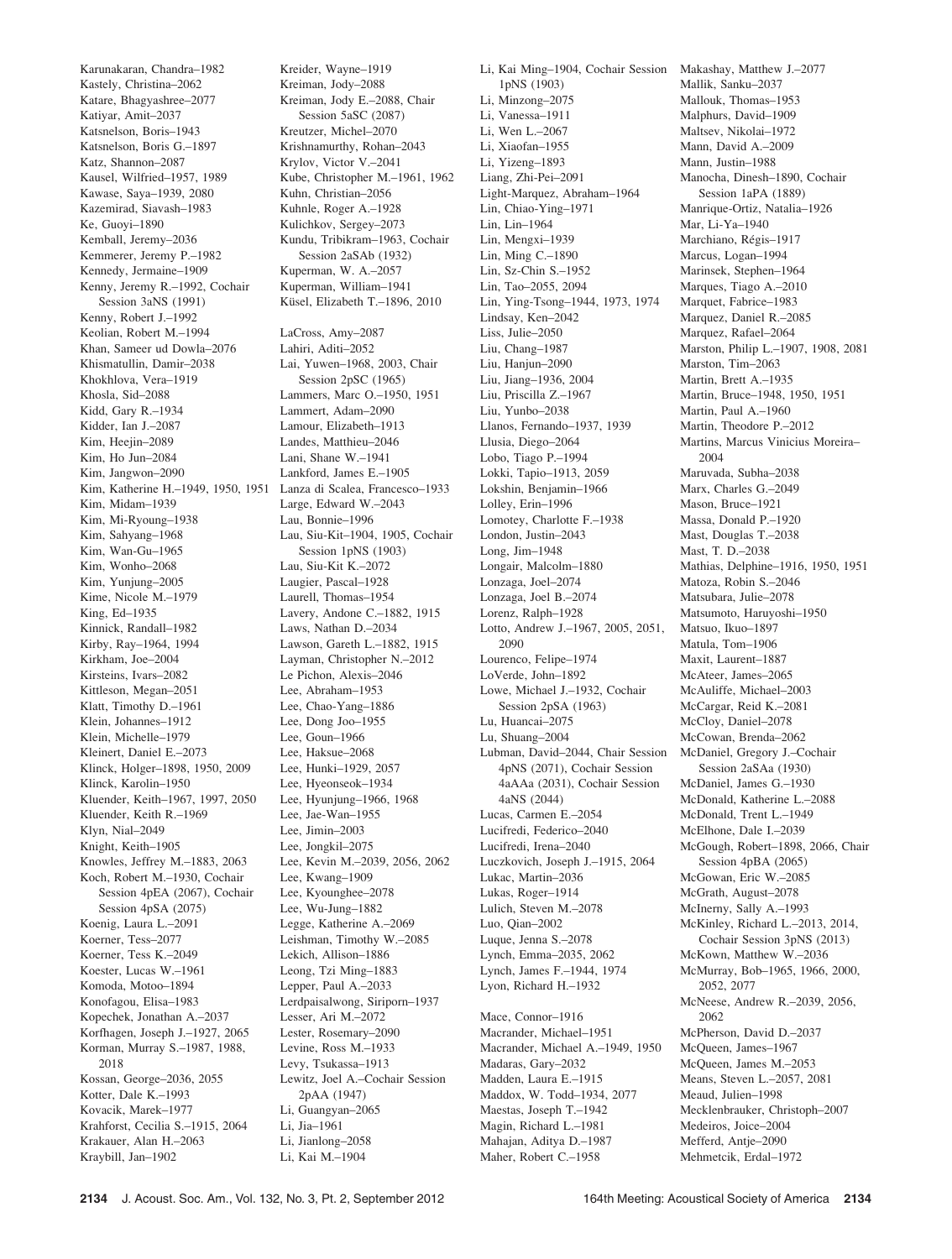Mehra, Ravish–1890 Mehta, Vineet–1962 Meier, Rico–1964 Meinke, Deanna K.–1905 Mellinger, David K.–1950, 2009, 2010 Ménard, Lucie-1936 Meng, Jianxin–1955 Meng, Jianxing–1965 Mennitt, Dan–1926 Menon, Ravi–2007 Menon, Ravishankar–2007 Mercado, Karla P.–2066 Mercer, James A.–1944 Messingher, Gabriel–2031 Metzler, Adam M.–1973, 1974 Meyer, Jens M.–1912 Meymand, Sajjad Z.–1895 Michaels, Jennifer E.–1933 Michalis, Krista A.–1889 Michalopoulou, Zoi-Heleni–1970, 2055, 2094 Mignerey, Peter C.–1943 Miklós, András-1901, 2069 Miksis-Olds, Jennifer L.–1915 Miller, Christopher W.–1914, 2057 Miller, Duncan M.–1988 Miller, James D.–1934 Miller, James H.–2093 Miller, Lee A.–1949 Miller, Thomas E.–1956 Miller Rigoli, Carson–2080 Mio, Washington–1895 Mitchell, Eric C.–1994 Mitsuya, Takashi–1936 Mitterer, Holger–2053 Moeller, Mary Pat–2076 Mongeau, Luc–1983 Mookerjee, Adaleena–1909 Moon, Wonkyu–1929, 2057, 2068 Mooney, Jon W.–2082 Moore, Sue E.–1951 Moore, Thomas R.–1885, 1989, Chair Session 1aMU (1885) Morelli, Toni Lyn–2062 Mørkholt, Jakob–1984 Morrill, Tuuli–1968 Morris, Richard J.–2003 Morrison, Andrew–1900, 1922, 1958, Chair Session 3aEDa (1986) Morrison, Andrew C. H.–Chair Session 3aMU (1989) Morton, John R.–2078 Moss, Cynthia F.–1883 Moss, Geoffrey R.–1985 Motamedi, Mohammad–1895 Motzko, Joseph–1996 Mouy, Xavier–1950, 1951 Mudarri, Tim–1884 Mudge, Peter–1964 Mueller, Rolf–1895 Mueller-Trapet, Markus–1986 Muhlestein, Michael B.–1992, 1995 Muir, Thomas–2074 Muir, Thomas G.–2056 Munhall, Kevin G.–1936, 2080 Munson, Benjamin–2001, 2076 Murphy, William J.–1905, 2013, 2014, 2084 Murray, Andrew–1964

Mydlarz, Charles–2045 Myers, Kyle R.–1998 Myers, Matthew–2038

Nabat, Taoufik–1995 Nabavizadeh, Alireza–1982 Nadakuditi, Raj R.–2006 Nadtochiy, Andrew–1962 Nagem, Raymond J.–2040 Naghshineh, Koorosh–1998 Nagler, Jan–2042 Nahire, Rahul–2037 Naify, Christina J.–2012 Nakamura, Kentaro–1963 Nakamura, Satoru–1992 Namjoshi, Jui–1968 Narayanan, Shrikanth–2090 Nardini, Amie E.–1988 Nash, Peter–2041 Nations, Christopher S.–1949 Naugolnykh, Konstantin–1995 Navarro, Jessica–1968 Neilans, Erikson G.–1978 Neilsen, Tracianne B.–1891, 1922, 1923, 1992, 1993, 2075, Cochair Session 3eED (2018) Nelson, Jill K.–1885 Nelson, Peggy–2049 Nelson, Peggy B.–2077 Nenadic, Ivan–1981 Newcomb, Joal J.–2056 Newhall, Arthur E.–1944, 1973, 1974 Ngabonziza, Jean Paul–1986 Nguon, Chrisna–1995 Nguyen, Cac–1998 Nie, Yingjiu–2077 Nielsen, Hans–2074 Nielsen, Kuniko–2078 Nieukirk, Sharon L.–1950 Nilsson, Johan–1954 Ning, Fangli–1955 Nishi, Kanae–2000 Nishimori, Yasushi–1897 Nobile, Matthew A -2085 Noh, Eunghwy–1929, 2057 Nordquist, Pete–2042 Norris, Molly–2059 Nowacek, Douglas–1979 Nucera, Claudio–1933 Nykaza, Edward T.–1903, 1904, 2086 Oba, Roger M.–1943

O'Boy, Daniel–2041 Odom, Robert I.–1973, 1974 Oelze, Michale L.–1982 Oh, Yonghee–2050 Ohl, Claus-Dieter–1953 Ohl, Siew-Wan–1953 Ohlin, Mathias–1954 Ohm, Won-Suk–1929, 1955, 2057 Okada, Jun–2004 Okcu, Selen–1926 Okerlund, David–2003 Oldfield, Alan–2085 Oldham, Justin J.–2074 Oliver, Josiah–2013 Olson, Bruce C.–1977 Olson, John V.–2074 O'Malley, Patrick F.–1893

O'Reilly, Meaghan–1927 Oren, Liran–2088 Orr, Marshall H.–1897 Orris, Gregory J.–2012 Ostrovskii, Igor–1962 Otto, Paul–1983 Ow, Dave Siak-Wei–1953 Packard, Stephanie–2077 Paek, Hyun–1947 Pajek, Dan–1927 Pankow, Kristine–2047 Pannala, Mittu–1895 Pantea, Cristian–1995 Parakkal, Santosh–1890 Park, Gyuhae–1964 Park, Hanyong–1938, 1940 Park, Hyun Woo–1934 Park, Joonho D.–1884 Park, Joseph C.–2073 Park, Minkyu–1974 Parks, Anthony–1912 Parks, Harold–2048 Parrell, Benjamin–1936 Pastore, Michael T.–2085 Pastore, Torben–1912 Patel, Maulik–1953 Pater, Larry–2063 Patra, Harisadhan–1996 Patricelli, Gail L.–2063 Pätynen, Jukka–1913, 2059 Paul, Minu S.–2001 Paul, Shirshendu–2037 Pazol, Brian–1884 Pecknold, Sean–1905 Pecknold, Sean P.–1895 Peissig, Jürgen-2014 Pelavas, Nicos–2054 Peng, Zhao–2060, 2072 Perepelkin, Vitaly–2073 Peres, Daniel Oliveira–2004 Perez, Camilo–1906 Perlitz, Daniel A.–2055 Peter, Daniel–1973 Peterson, Michael–1964 Petrolito, Joe–2069 Pettyjohn, Steve–2046, 2071 Pfeiffer, Scott D.–2031 Philipp, Norman H.–1879, Chair Session 5aAA (2084), Cochair Session 1aAA (1879), Cochair Session 1pAA (1894) Phillips, James E.–1899, 1977 Phinney, Peter–2046 Piacsek, Andrew A.–1954, 1958 Pierce, Allan D.–1931, Cochair Session 2aSAa (1930) Pierfelice, Michael A.–1986 Pishdadian, Fatemeh–1885 Pislaru, Cristina–1981 Pisoni, David B.–2000 Pistone, Elisabetta–1933 Pizarro, Melitza–1935 Plotkin, Kenneth J.–1991, 2064 Plotnick, Daniel–2081, 2082 Plotnick, Daniel S.–1908 Podesva, Robert–1966 Poellmann, Katia–2053 Poese, Matthew–2048 Poese, Matthew E.–1993, 1994

Önfelt, Björn–1954

Politzer-Ahles, Stephen–1966, 2051 Pollow, Martin–1912 Pompili, Dario–1915 Popov, Oleg–2073 Popper, Arthur N.–2034 Porter, Tyrone M.–1907 Potty, Gopu–1943 Potty, Gopu R.–2093 Preisig, James C.–1941, Cochair Session 3aUW (2006) Preston, John R.–1908, Chair Session 1pUW (1908) Preston, Jonathan–2091 Priese, Sylvia–2014 Prince, Jerry L.–2088 Prisutova, Jevgenija–1994 Proakis, John G.–1970 Proctor, Michael–2090 Pulkkinen, Aki–1927 Pyper, Ted–2060 Pyzdek, Andrew T.–1941 Qiao, Chun-jie–2094 Qiu, Xinguo–2075 Quene, Hugo–2003 Quijano, Jorge E.–2093, Chair Session 5aUW (2092) Quimby, Michael–1902 Radhakrishnan, Kirthi–2037, 2038 Radosevic, Andreja–1970 Raghukumar, Kaustubha–1943 Raghuvanshi, Nikunj–1890 Ramsey, Gordon–1957, 1990 Randall, Robert C.–1920 Rankinen, Wil A.–2002 Rasheed Ahmed, Rameez Ahmed– 1970 Raspet, Richard–1994, 2048 Ratilal, Purnima–2083 Ratnam, Rama–2035 Raveau, María P.-1882 Ravishankar, Shivashankar–1927 Rayborn, Grayson H.–2056 Rayburn, Ray–2060 Raymond, Jason L.–1901, 1927, 2065 Rebersak, Markus S.–1988 Reetz, Henning–2052, 2078 Regier, Kirsten–2001 Reichmuth, Colleen–1949, 2008, 2009 Reinhall, Per G.–2033, 2034 Reinisch, Eva–1967, 2053 Reis, Henrique–1932, Cochair Session 2pSA (1963) Reiser, William–1964 Reithmeier, Eduard–2014 Remillieux, Marcel C.–1892, 2040 Ren, Gang–1886, 1923, 1972 Rendell, Alistair P.–1917 Reuter, Eric L.–Cochair Session 3aAA (1977) Reuterdahl, John T.–1979, 2008 Rey, Guillaume–2070 Reyes, Kayleigh E.–1979 Reyff, James A.–2033 Rhone, Ariane E.–2000 Rich, Kyle T.–2038 Richmond, Christ D.–2006 Ridzal, Denis–1999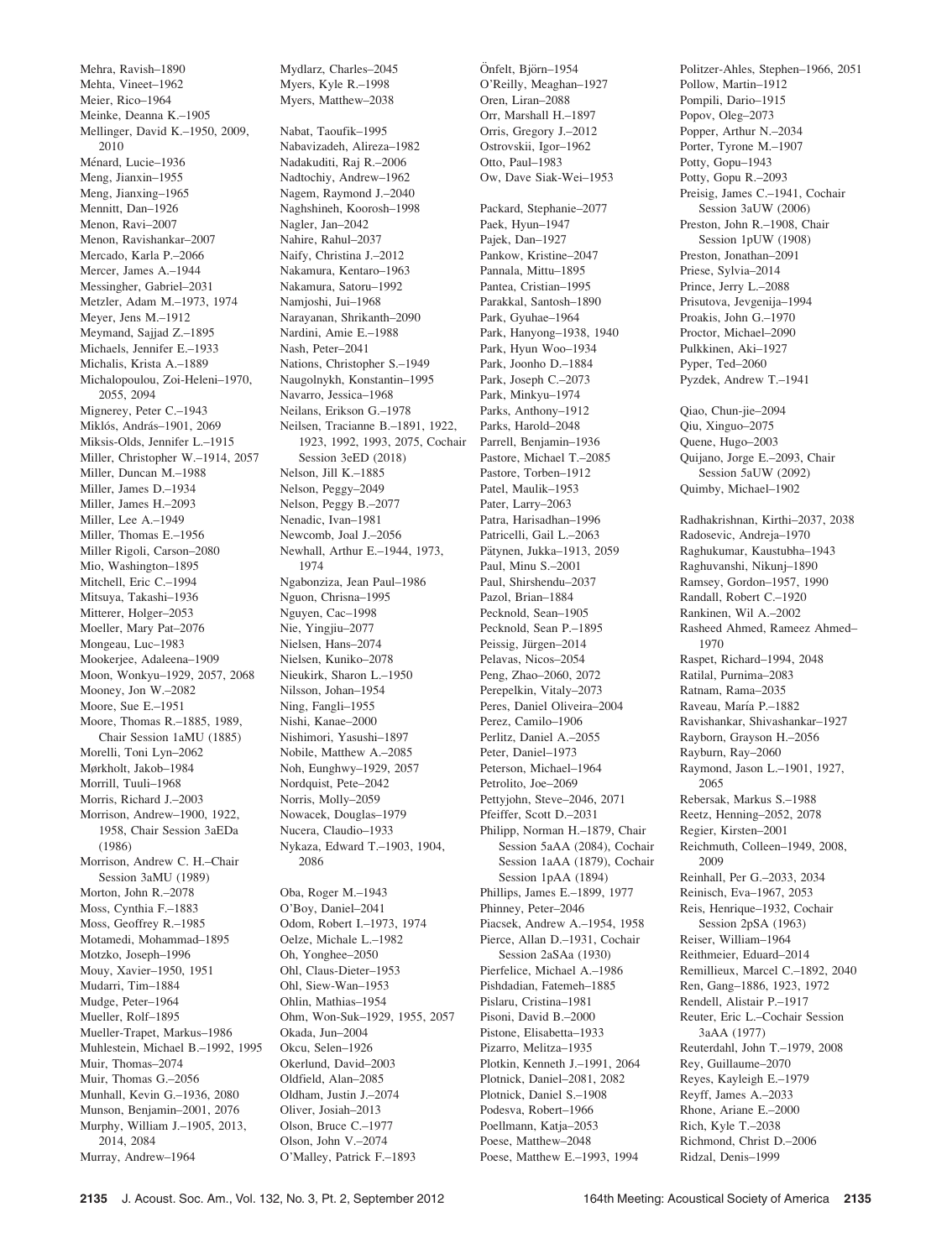Riera, María-2091 Rinehart, Hank S.–2074 Riquimaroux, Hiroshi–1883 Risetter, Justin D.–1986 Rivera-Chavarria, Mario R.–1916 Rizzi, Stephen A.–1926 Rizzo, Piervincenzo–1933 Robert, Etienne–1928 Roberts, Philip J.–2078 Robinson, Sarah–1998 Robinson, Stephen P.–2033 Rodriguez, Yim J.–1987 Roessner, Stephen–1886, 1923, 1972 Rogers, Catherine L.–1935 Rogers, Jeffrey S.–2057, 2081 Roginska, Agnieszka–1912, 2085 Rokhlin, Stanislav I.–1960, 1961 Romero, Joaquín–2091 Romero, Ric–1970 Ronsse, Lauren M.–1904 Roring, Joseph E.–2066 Rosa, Renata Cezar de Moraes–2004 Rosenbek, Jay–2089 Rosenfeld, Elizabeth–2079 Rossing, Thomas D.–2069, Cochair Session 4pMU (2069) Roth, Ethan–1914 Rousselet, Annie–1953 Roux, Philippe–1941 Roy, Kenneth–Cochair Session 2pAA (1947) Roy, Ronald A.–1918 Royston, Thomas J.–1981 Rub, Michelle W.–2009 Rucz, Péter-2069 Rui, Yuanqing–1997 Ruiz-Blais, Sebastian–1916 Runnels, Brandon–1964 Russell, Daniel A.–1893, 1923 Ryan, Michael J.–1979 Ryan, Teresa J.–1893, 2075 Ryherd, Erica–1899, 1903, 2031 Sabelli, Anthony–1999 Sabra, Karim–2057 Sabra, Karim G.–1941 Sacchi, Giorgio–1984

Sagen, Hanne–1914 Sajin, Stanislav–2052 Sajin, Stanislav M.–1969 Salton, Alexandria R.–1991 Salzar, Robert S.–1962 Samson, Fabienne–1936 Samuel, Arthur G.–1938 Sanders, Samantha A.–2090 Sanders, William–1972, 2057 Sandven, Stein–1914 Sano, Keita–1934 SanSouci, Sooch–2059 Sapozhnikov, Oleg–1919 Sara, Jason–1883 Sarangapani, Sairajan–2067 Saravanakumar, A.–2082 Sarkar, Kausik–2037 Sarvazyan, Armen–1980, 1983 Sauro, Ronald–1880, Cochair Session 1aAA (1879) Savioja, Lauri–1889 Scanlon, Michael V.–1900 Scarpa, Fabrizio L.–1961 Schecklman, Scott–1896, 2034 Scheirman, David–1948 Scherer, Ronald–2089 Schertz, Jessamyn L.–1937 Schmidt, Henrik–1909, 2054 Schnitta, Bonnie–1978 Schock, Steven–1883 Schoen, Scott J.–2039 Scholik-Schlomer, Amy R.–2034 Schomer, Paul–2036, 2065 Schuette, Dawn–2059 Schulte-Fortkamp, Brigitte–1924, 1925, 1926, 1959, Cochair Session 2aNS (1924) Schwaller, Christina–2091 Schwenke, Roger W.–1948 Scrutton, Jeff–1895 Sedorook, David–1962 Seeman, Scott–1996 Seewald, Lucas–1901 Selamet, Ahmet–2086 Sell, Alexander W.–2054 Seo, Heesun–2068 Seo, Young Soo–1955 Serbyn, M. R.–1956 Sereno, Joan–1935, 1968 Sereno, Joan A.–Cochair Session 4aSC (2051) Serrone, Joseph C.–2038 Sexton, Kenneth–2009 Shadle, Christine H.–2091 Shafer, Benjamin M.–Chair Session 1aSA (1892) Shafer, Valerie–1935 Shahab, Shima–2034, 2062 Shaiman, Susan–2003 Shams, Qamar A.–1905 Shank, Kevin–2013 Shattuck-Hufnagel, Stefanie–2000, 2005 Shaw, George J.–2065 Shea, Christine E.–1940 Shekhar, Himanshu–2037 Sheng, Xueli–2015 Shepherd, Micah R.–1892, 1998, Chair Session 3aSA (1998) Sherrill, Kirk–1926 Shi, Dongyan–2067 Shi, Xianjie–2067 Shield, Bridget M.–2032, 2045 Shields, Bridget M.–2045 Shiers, Nicola J.–2032 Shih, Ya-ting–1938 Shimura, Eiji–2090 Shin, Minchul–2067 Shin, Sang Bong–2071 Shmelev, Alexey A.–1944 Shosted, Ryan–2091 Shrivastav, Rahul–2089 Shue, Yen-Liang–2088 Shultz, Amanda A.–1937 Siderius, Martin–1896, 2034, Chair Session 3aAO (1980), Cochair Session 4aABa (2033), Cochair Session 4pABa (2061) Sidorovskaia, Natalia–2009 Sidorovskaia, Natalia A.–2056 Siebein, Gary W.–1947, 2071 Siebein, Keely–2060 Sieck, Caleb F.–1956 Siegmann, William L.–1973, 1974

Scheifele, Peter M.–1944, 1978

Sikdar, Siddhartha–1983 Silbert, Noah H.–2001, 2076 Silpachai, Alif–2004 Siltanen, Samuel–1889 Silva, Glauber T.–1994 Silver, Kara–1916 Simmons, Andrea M.–2063 Simmons, James A.–1883, 1978, 2063 Simmons, Ryan–2036 Simonet, Miquel–1935 Singh, Punita G.–2044 Sinha, Dipen N.–1995 Siren, Kathleen–2087 Sirovic, Ana–1916, Cochair Session 2aAB (1914) Sisson, Matthew–1988 Skowronski, Mark D-2089 Slack, Charles–2074 Slaton, William–1988 Slaton, William V.–1987 Smets, Pieter–2047 Smiljanic, Rajka–2077, 2080 Smith, Anthony R.–1908 Smith, David R.–2079 Smith, Ed–2036 Smith, James A.–1993 Smith, John–2070 Smith, Kevin B.–1985 Smith, Robert W.–1993, 2039 Smith, Robert W. M.–1994 Smith, Valerie K.–1987 Soh, Tom H.–1952 Sohn, Hoon–1934 Soldevilla, Melissa–2009 Solomon, Nancy P.–2077 Sommerfeldt, Scott D.–1985, 2085 Sommers, Mitchell–2078 Song, Heechun–2082 Song, Hee-Chun–2016, Chair Session 3pUW (2015) Sorensen, Kristina M.–2066 Southall, Brandon–1949 Southern, Alex–1889 Sparrow, Victor W.–1923 Spinelli, Elsa–2080 Spottswood, Michael–2050 Sprague, Mark W.–1915, 2064 Spratt, Kyle S.–1982 Stanton, Timothy K.–1882, Cochair Session 1aAO (1881), Cochair Session 1pAO (1897) Stanzial, Domenico–1984 Stead, Richard–2047 Stecker, Christopher G.–2050, Chair Session 3aPP (1996) Stecker, G. C.–1996 Steibel, Markus–1928 Stephen, Ralph A.–1944, 1973, Chair Session 2aUW (1942) Stephens, James M.–2056 Stephenson, Mark R.–2013 Stewart, Amy E.–2050 Stewart, Michael–1905 Stiles, Janeese E.–2066 Stilp, Christian–1967, 1997, 2050 Stilp, Christian E.–1969 Stocker, Michael A.–1979, 2008, Chair Session 2pAB (1948), Chair Session 3aAB (1978), Chair Session 3pAB (2008)

Stojanovic, Diana–2005 Stojanovic, Milica–1970 Stone, Maureen–2087, 2088, 2089, 2090 Storkel, Holly L.–1969 Story, Brad–2090 Story, Brad H.–1967 Straley, Jan–1916 Strong, William–2070 Stuart Taylor, Stuart–1964 Stump, Brian–2047 Sturtevant, Blake T.–1995 Su, Zhongqing–1933 Suits, Joelle I.–1962 Sullivan, Edmund J.–1940 Summerfield, Phil–2056 Summers, Van–2077 Sumner, Meghan–1935 Sung, Jae-Hyun–1935 Sunny, Megha–1995 Suresh, Poosarla V.–2041 Sutherland, Louis C.–2044, Chair Session 4pNS (2071), Cochair Session 4aNS (2044) Suthers, Roderick A.–2070 Sutton, Bradley P.–2091 Svec, Adam–2077 Svensson, Peter U.–1889 Swalwell, Jarred–1906 Swaminathan, Anand–1993 Swearingen, Michelle E.–1904 Sweitzer, Glenn E.–1885 Swenson, George W.–1891 Sykes, David M.–Cochair Session 4aAAb (2031) Szuberla, Curt–2074 Taha, Dina S.–2084 Taherzadeh, Shahram–1891, 1903 Tahmina, Qudsia–2050 Tajima, Keiichi–2005 Takano, Sayoko–2087 Talmadge, Carrick–2047 Talmadge, Carrick L.–2073

Tamati, Terrin N.–1939 Tan, Bien Aik–2093 Tan, Lee N.–2036 Tan, Lee Ngee–2055 Tandiono, Tandiono–1953 Tang, Dajun–1908, 1944 Tao, Hongdan–1904 Tark, Eun-Sun–2005 Tashmukhambetov, Arslan M.–2056 Taylor, Charles–2035, 2036 Taylor, Charles E.–2055 Tchen, Stephanie–1987 Tckhoidze, Alexander–1943 Teachout, Emily J.–2064 Teferra, Kirubel–2040 Tengelsen, Daniel R.–1919 Tennakoon, Sumudu–1929 Tershy, Bernie–2036 Tervo, Outi M.–1949 Tervo, Sakari–1913, 2059 Theis, Fabian J.–2042 Theis, Melissa–2013, 2014 Themann, Christa L.–2013 Theobald, Pete D.–2033 Theodore, Rachel M.–2000 Thiessen, David B.–1907 Thines, Benjamin C.–1891